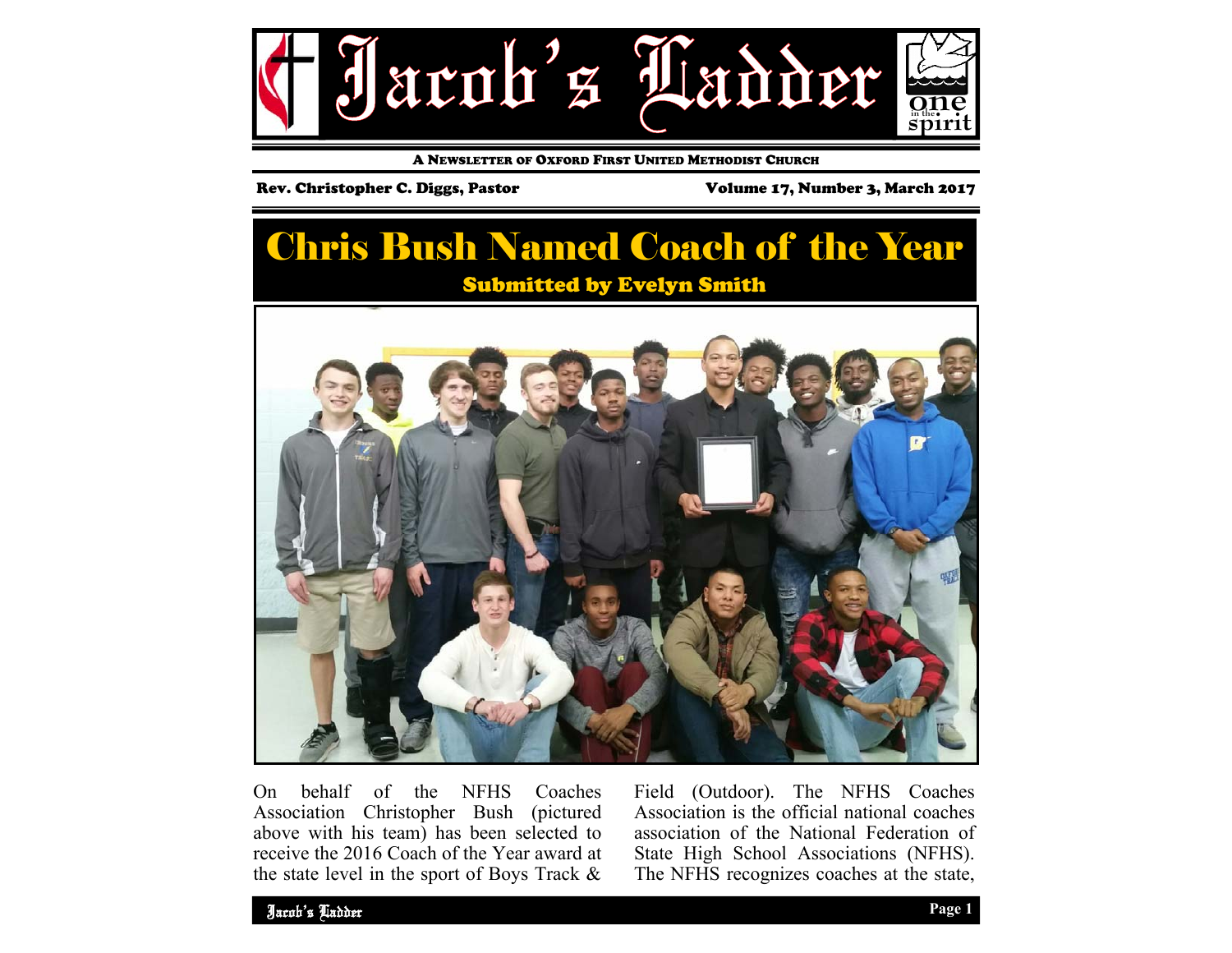sectional, and national level and notifies recipients by letter of the highest level of award they will receive. He received a Certificate of Recognition from the NFHS.

The pastor and members of Oxford First UMC congratulates Coach Bush on being selected to represent all the deserving coaches from the state of Mississippi.

# Soup for Seniors Returns with a Bang



Soup for Seniors returned to Oxford First UMC for the first time in 2017 on Wednesday, February 8th. Pictured above, enjoying a moment, are Laura Ann Cancer, co-coordinator, Pastor Diggs, and Minnie Milliner. There was plenty of soup, sandwiches, salads, desserts and fun and games and prizes for those attending. Soup for Seniors is open to the entire community and is a very popular church ministry.

Janis Blake, co-coordinator, was unable to attend with the passing of her mother, Mrs. Arletha Collins. (see page 4)



Join us this month **Wednesday, March 8, 2017 11:00 a.m.** 

Jacob's Ladder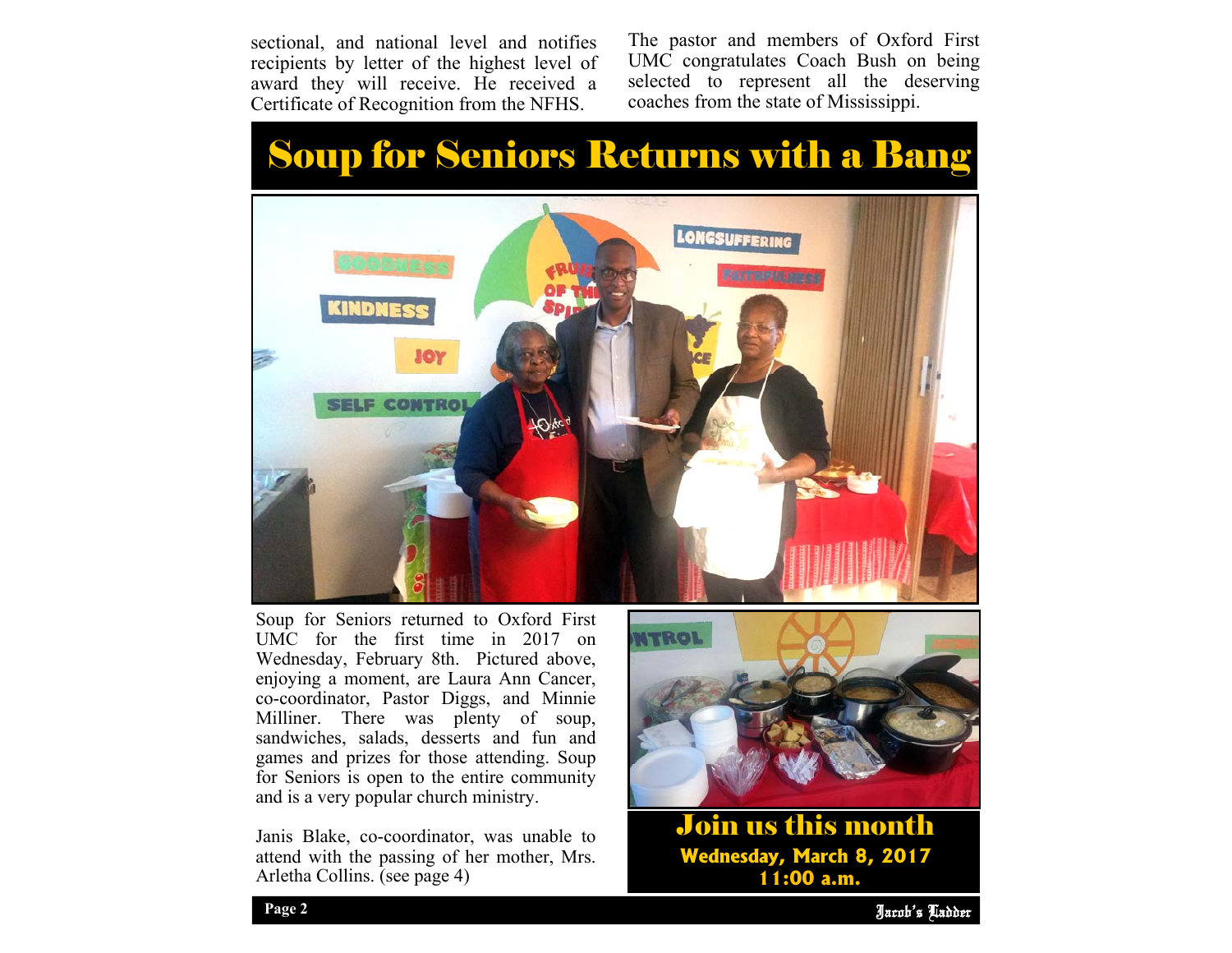# Oxford First UMC Black History Month Celebration



On Sunday, February 26th, Oxford First held it annual Black History Program. As part of the program, the church recognized two of its own historic living legends with plaques (pictured above), educator, Sister Georgia Bryant and barber, Brother Dwight Johnson. The youth (pictured below) spear-headed the program. At right, the church presented Pastor Diggs with a new robe as a birthday gift with First Lady Lecha as the presenter.



Jacob's Ladder